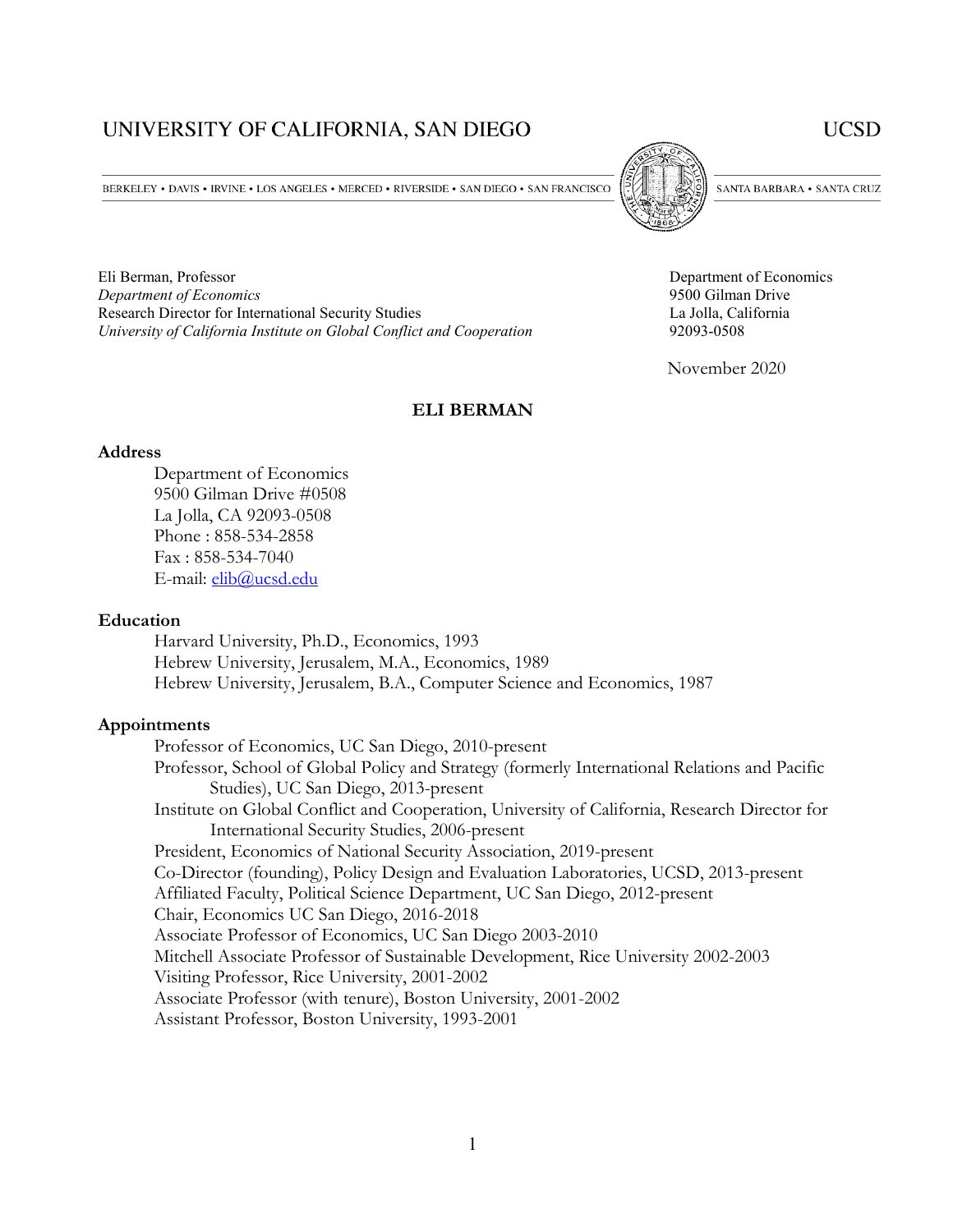### **Affiliations**

Board member (founding), Economics of National Security Association, 2013-present Faculty Fellow, Association for Analytic Learning about Islam and Muslim Societies (AALIMS), 2012-present Member (founding), Empirical Studies of Conflict (ESOC) project, 2009-present Affiliate, Center for Effective Global Action, 2011-present Affiliated Faculty, Graduate School of International Relations and Pacific Studies, UC San Diego 2007-2013 Co-convener, National Bureau of Economic Research meetings on the Economics of National Security (with Martin Feldstein, 2015-2018) 2015-present Research Associate, National Bureau of Economic Research (Programs in Labor Studies, Productivity, Children, National Security), 2001-present Faculty Research Fellow, National Bureau of Economic Research, 1994-2001 American Economic Association, 1994-present American Political Science Association (Associate), 2018

# **Honors and Awards**

National Bureau of Economic Research Sloan Fellow, Fall 1999 Sloan Doctoral Dissertation Fellowship, 1992-93 Perlman Scholarship, 1991-92 Harvard Prize Fellowship, 1989-91 Foerder Scholarship, 1987-89

## **Teaching**

Econometrics (PhD., M.A., B.A.) Labor Economics (Ph.D.) Environmental Economics (B.A.) Introduction to Economics Development Economics (Ph.D.) Economics of the Middle East (B.A.)

# **Publications**

## **Refereed Publications**

- "Fertility, Migration and Altruism," (with Zaur Rzakhanov), *Journal of Demographic Economics* 86(3): 367- 402, (September 2020).
- "Election Fairness and Government Legitimacy in Afghanistan," (with Michael Callen, Clark Gibson, James Long, and Arman Rezaee), *Journal of Economic Behavior and Organization* 168: 292-317 (December, 2019).
- "From Empty Pews to Empty Cradles: Fertility Decline among European Catholics," *Journal of Demographic Economics* 84(2), 149-187, (June 2018).
- "The Empiricists' Insurgency," (with Aila M. Matanock), *Annual Review of Political Science*, Vol 18: 443- 464, (May 2015).
- "Modest, Secure and Informed: Effective Development in Conflict Zones," (with Joseph Felter, Jacob Shapiro and Erin Troland), *American Economic Review Paper and Proceedings*, Vol. 103 No. 3 (May 2013), 512-17.
- "Can Hearts and Minds be Bought? The Economics of Counterinsurgency in Iraq." (with Jacob Shapiro and Joseph Felter), *Journal of Political Economy,* Vol. 119, No. 4 (October 2011), 766-819*.*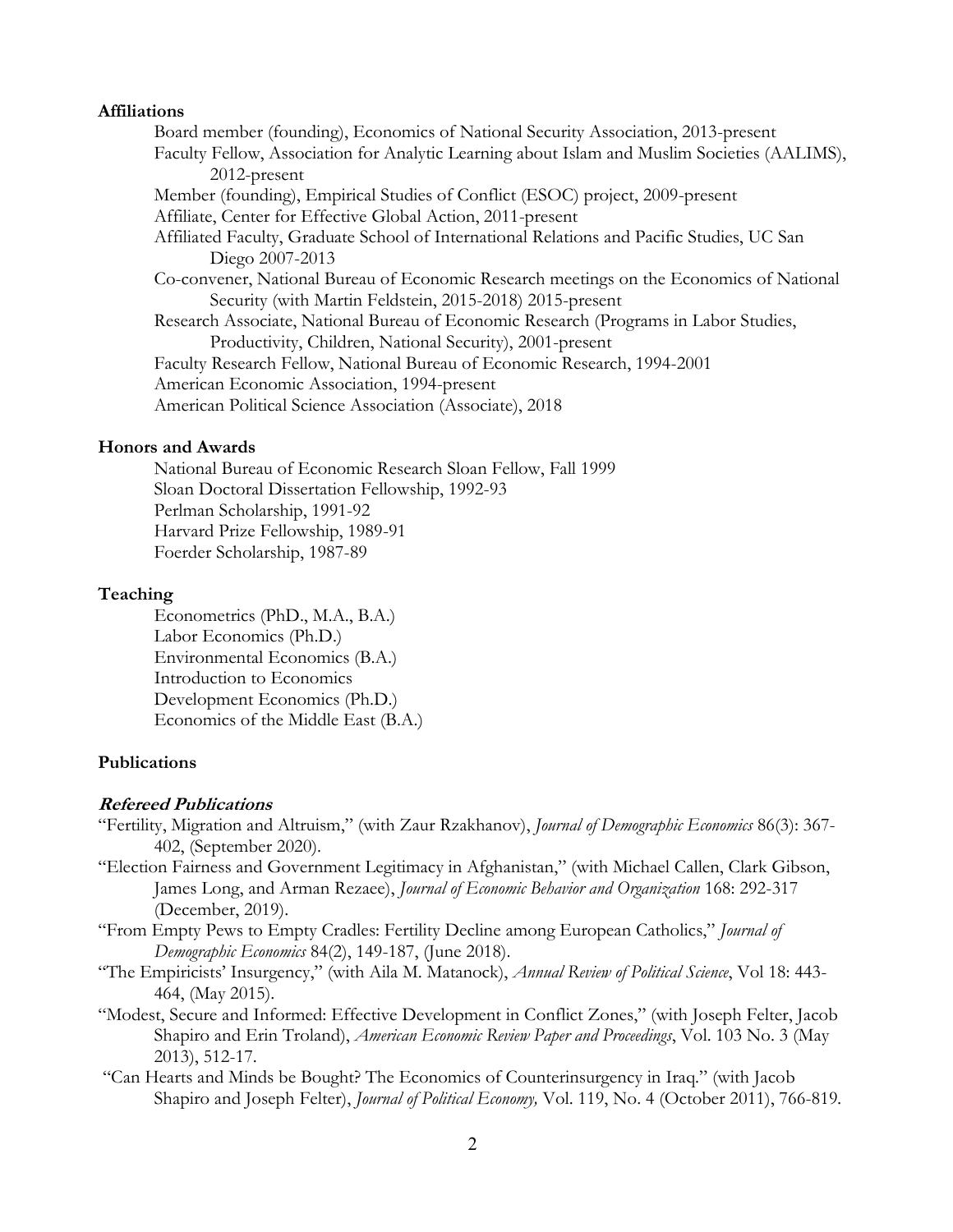- "Do Working Men Rebel? Unemployment and Insurgency in Afghanistan, Iraq, and the Philippines." (with Jacob Shapiro, Joseph Felter and Michael Callen), *Journal of Conflict Resolution*, August 2011 vol. 55 no. 4 496-528.
- "Religion, Terrorism and Public Goods: Testing the Club Model." (with David Laitin), *Journal of Public Economics* 92(10-11), 1942-1967, (2008).
- "Religious Extremism: the good, the bad and the deadly." (with Laurence R. Iannaccone), *Public Choice,*  128(1-2), 109-129, (2006).
- "Is Skill-Biased Technological Change Here Yet: Evidence from Indian Manufacturing in the 1990s." (with Rohini Somanathan and Hong Tan), *Annales d'Economie et de Statistique 79/80,* 2006.
- "Language-Skill Complementarity: Estimated Returns to Immigrant Language Acquisition." (with Kevin Lang and Erez Siniver), *Labour Economics*, 10 (3), (June 2003) 265-290.
- "Environmental Regulation and Productivity: Evidence from Oil Refineries." (with Linda Bui), *Review of Economics and Statistics*, August 2001.
- "Environmental Regulation and Labor Demand: Evidence from the South Coast Air Basin." (with Linda Bui), *Journal of Public Economics*, February 2001. (Reprint in *Spatial Aspects of Environmental Policy*, Geoghegan and Gray (eds.), (London: Ashgate, 2006).)
- *"*Kat, Subsidya veKorban: Hashkafato shel Kalkalan al haYehadut haHaredit." *The Economic Quarterly* (Hebrew translation of "Sect, Subsidy and Sacrifice") 2001.
- "Skill-Biased Technology Transfer Around the World." (with Stephen Machin), *Oxford Review of Economic Policy* 16(3), Fall 2000.
- "Sect, Subsidy and Sacrifice: An Economist's View of Ultra-Orthodox Jews." *Quarterly Journal of Economics,* August 2000.
- "Korbanot Mesubsadot: Tmichat HaMedina beDat beYisrael." *The Economic Quarterly* (Hebrew translation of "Subsidized Sacrifice…") June 2000.
- "Subsidized Sacrifice: State Support of Religion in Israel." *Contemporary Jewry*, Volume 20, 1999.
- "Implications of Skill-Biased Technological Change: International Evidence." (with John Bound and Stephen Machin), *Quarterly Journal of Economics* 113(4) November, 1998.
- "Help Wanted, Job Needed: Estimates of a Matching Function from Employment Service Data." *Journal of Labor Economics*, vol 15, no. 1, part 2. January 1997, S251-S292.
- "Changes in the Demand for Skilled Labor within U.S. Manufacturing Industries: Evidence from the Annual Survey of Manufactures." (with John Bound and Zvi Griliches), *Quarterly Journal of Economics*, May 1994.

# **Books**

*Proxy Wars: Suppressing Violence through Local Agents,* (with David A. Lake), Ithaca, NY: Cornell University Press, March 2019.

*Small Wars, Big Data: The Information Revolution in Modern Conflict,* (with Joseph H. Felter and Jacob N. Shapiro), Princeton, NJ: Princeton U. Press, June 2018. Book Reviews: *New York Journal of Books*, *Lawfare, European Review of International Studies, War on the Rocks.*

*Radical Religious and Violent: The New Economics of Terrorism.* Cambridge: MIT Press, October 2009. Book Reviews: *New York Times*, *Financial Times*, *New Yorker*, *Milken Institute Review*, Brennan Center for Justice at NYU Law Website, *IP Global*, *Choice*, *Ottawa Citizen*, *San Diego Union Tribune*, Canadian Broadcasting Corporation (CBC): The Current, *Journal for the Scientific Study of Religion*, *Jahrbücher für Nationalökonomie und Statistik*, *Enjeux Les Echos*, and *Security Management*.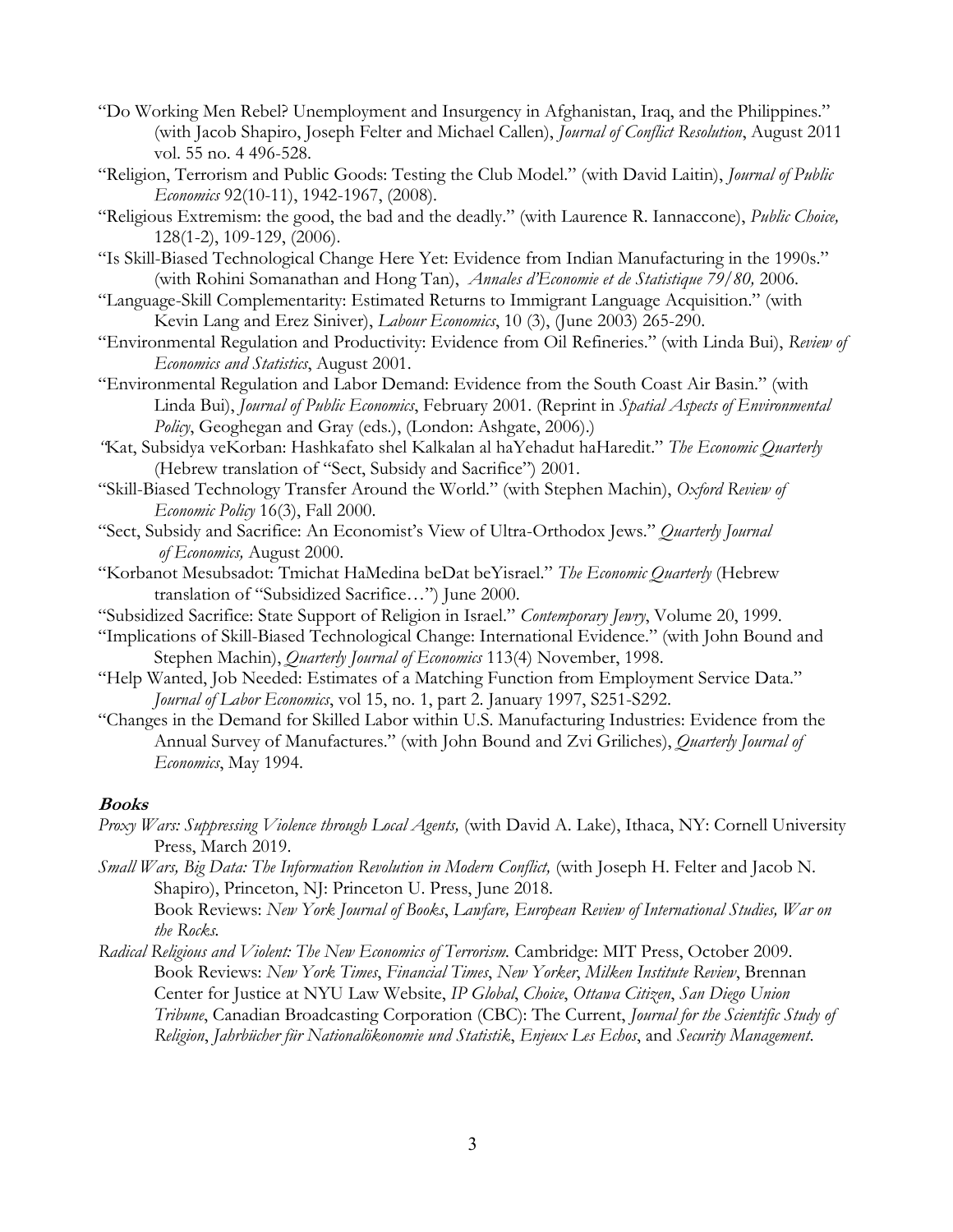### **Reviews and Other Publications** (\* cited papers)

- "Book Excerpt: What Can an Academic Tell American Soldiers In The Field?" (with Joseph Felter, Jacob Shapiro, and Vestal McIntyre) *Task & Purpose,* July 10, 2018.
- "How Empirical Studies of Political Violence (can) Help Policymakers." (with Joseph Felter, Ethan B. Kapstein, and Jacob Shapiro) *Washington Post Monkey Cage,* March 16, 2015.
- "Why ISIL Will Fail on Its Own," (with Jacob Shapiro), *Politico*, 2015.
- "The Super Smart Way to Dismantle ISIS." (with Jacob Shapiro and Joseph Felter) *The National Interest*, February 27, 2015.
- "Aid for Peace: Does Money Buy Hearts and Minds?" (with Jacob Shapiro and Joseph Felter) *ForeignAffairs.com,* January 21, 2015.
- "Constructive Coin: How Development Can Fight Radicals." (with Jacob Shapiro and Joseph Felter) *ForeignAffairs.com,* June 1, 2010.
- "Radical, Religious and Violent: Eli Berman tackles terrorism with economics." Milken Institute Review, 12 (2) (2010).
- "Response to Adrian Guelke." *Critical Studies on Terrorism*, 2 (2) (2009).
- "The Economics of Religion." (with Laurence Iannaccone) *The New Palgrave Encyclopedia of Economics,*  2nd edition, edited by L. Blume and S. Durlauf. Basingstoke: Palgrave Macmillan, 2008.
- Book Review (with David Laitin): Bloom, Mia (2005) *Dying to Kill*, Gambetta, Diego, ed. (2005) *Making Sense of Suicide Missions*, and Pape, Robert A. (2005) *Dying to Win: The Strategic Logic of Suicide Terrorism*, for *Perspectives on Politics* (2007)*.*
- Globalization, Skill-Biased Technological Change and Labour Demand (with Stephen Machin) in *Globalization, Employment and Poverty Reduction*, edited by Lee, Eddy and Marco Vivarelli. International Labour Office, Geneva, 2004.
- Review of "The Employment Impact of Innovation: Evidence and Policy," in *Journal of Economic Literature,* edited by Marco Vivarelli and Mario Pianta. December 2001.
- "Skill Biased Technological Change and the Structure of Employment." (with Stephen Machin) *Economic Approaches to Innovation,* edited by S. Dowrick. Edward Elgar, Brookfield, July 1995.
- "Defence, Growth and Highly Skilled Labor." (with Ariel Halperin) *Industrial - Technological Policy for Israel*, edited by David Brodet, Justman M. & Teubal M., Jerusalem, 1991 (Hebrew).*\**

### **Other Papers (\*cited papers)**

- "Expanding governance as development: Evidence on child nutrition in the Philippines," (with Mitch Downey and Joseph Felter), NBER WP #21849, January 2016.
- "Predation, Taxation, Investment and Violence: Evidence from the Philippines." (with Joseph Felter, Ethan Kapstein, and Erin Troland), NBER WP #19266, August 2013.
- "Election Fairness and Government Legitimacy in Afghanistan" (with Michael Callen, Clark Gibson and James D. Long), NBER WP #19949, March 2014.
- "Hard Targets: Evidence on the Tactical Use of Suicide Attacks." (with David Laitin), December 2006.\*
- "Hamas, Taliban and the Jewish Underground: An Economist's View of Radical Religious Militias." July 2005.\*
- "How Many Radical Islamists? Evidence from Africa and Asia." (with Ara Stepanyan), July 2003.\*
- *"*Zvi Griliches and Labor Economics: A Personal Perspective." American Economic Association presentation, January 2002.
- "Does Factor-Biased Technological Change Stifle International Convergence? Evidence from Manufacturing." NBER WP #7964, October 2000.\*
- "Skill-Biased Technology Transfers: Evidence on the Factor Bias of Technological Change in Developing and Developed Countries." (with Stephen Machin), February 2000.**\***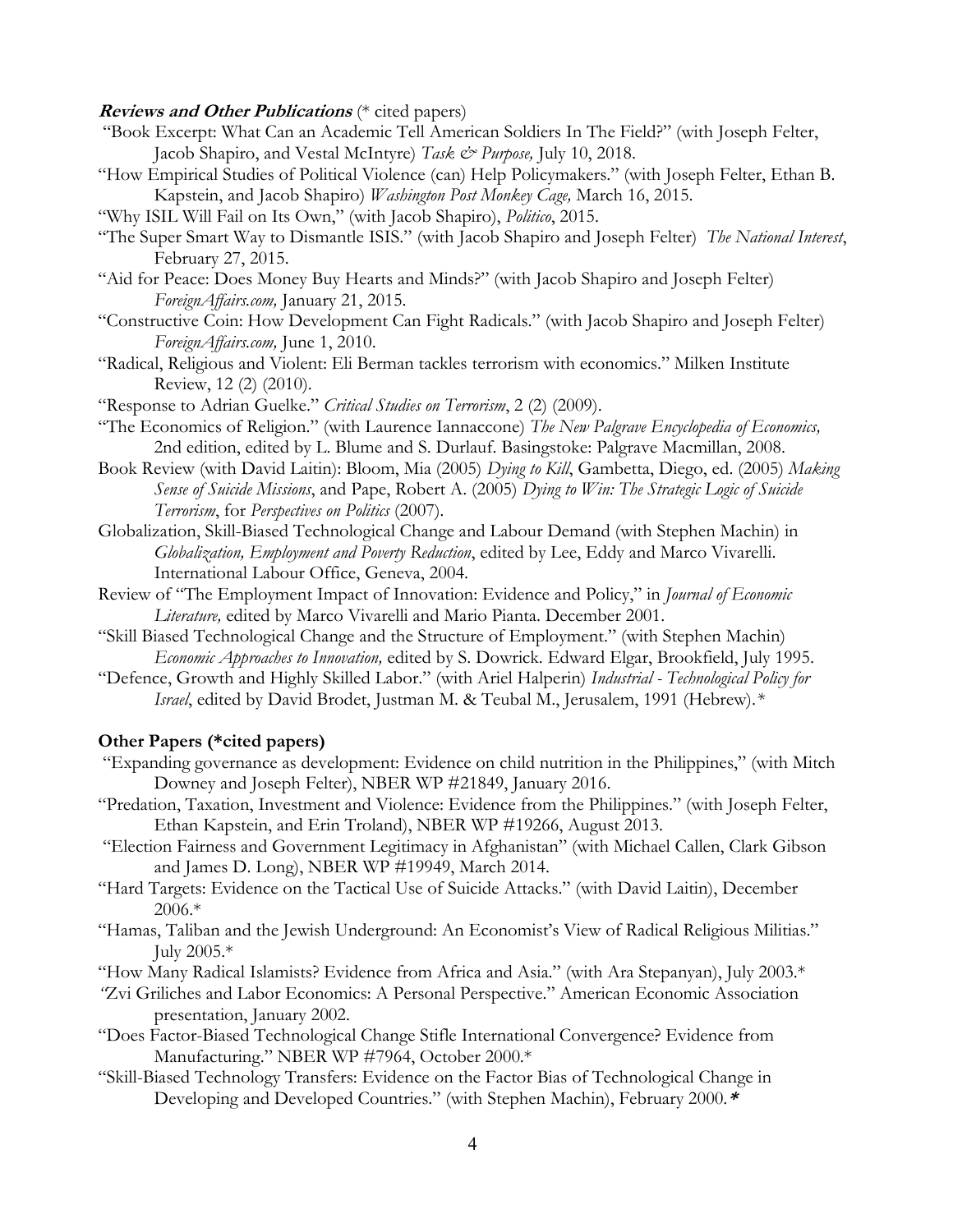- "Human Capital Investment and Nonparticipation: Evidence from a Sample with Infinite Horizons." (with Ruth Klinov), Falk Institute Discussion Paper #97.05, Jerusalem, May 1997.\*
- "Clearing the Air." (with Linda Bui), Washington DC: Economic Policy Institute, 1997.\*

"Errors in Variables in Median Regression." Harvard University, mimeo, 1991.

"Highly Skilled Labor and Growth in Israeli Industry." Maurice Falk Institute, DP #90.04, 1990.

### **Grants**

- Department of Defense Minerva Research Initiative, "Empirical Analysis for Meeting Great Power Challenges," co-PI with Stephen Biddle, 2020-2021.
- Development Innovation Lab, UC Berkeley (USAID), "Mobile-phone Based Defined Contribution Accounts," 2015.
- US Institute of Peace, "Stabilization and Development in Insecure Spaces—An Empirical Studies of Conflict Meeting," 2015.
- Development Innovation Lab, UC Berkeley (USAID), "Empowering Homegrown Community Monitors," 2014-2015.
- Department of Defense Minerva Research Initiative, "Deterrence with Proxies," 2014-2020.
- National Science Foundation, "Empirical Studies of Conflict Annual Meeting," 2014-2015.
- US Institute of Peace, "Effective Development in Conflict Zones—An Empirical Studies of Conflict Meeting," 2014.
- USAID Higher Education Solutions Network, "Development Impact Lab," co-PI with Gordon Hanson and Craig McIntosh, 2013-2017.
- Agricultural Technology Adoption Initiative, "Coordinating Farmers with Cellphones: Technology Innovation in Livestock Extension Services in Pakistan," with Michael Callen, 2013-2015.
- Consortium on Financial Systems and Poverty, "Mobile Salary Payments," 2012-2013.
- National Science Foundation, "Transforming Security Research Workshop," 2012-2013.
- UC Lab Fees Research Program, "Punjab Model: Using Cell Phones to Reduce Corruption," with Michael Callen, 2012-2014.
- Department of Homeland Security, National Center for Risk and Economic Analysis of Terrorism Events, "Economic and Decision Models of Terrorist Enterprises," 2011-2012.
- International Growth Centre, "Monitoring the Monitors: Using ICT to improve government monitoring in Punjab, Pakistan," co-PI with Michael Callen, 2011.
- Office of Naval Research, "The Economics of Counterinsurgency in the Philippines," with Ethan Kapstein, 2011-2016.
- National Science Foundation, "RAPID: Collaborative Researcher: The Impact of Trauma on Economic Preferences," co-PI with James Andreoni and Charles Sprenger, 2011.
- UCSD Research Committee of the Academic Senate, "Essays in Conflict, Governance, and Development," 2011.
- National Science Foundation, "Workshop on the Political Economy of Terrorism and Insurgency," 2009-2011.
- Department of Defense Minerva Research Initiative, "Terrorism, Governance and Development" co-PI with Jacob Shapiro, Joseph Felter, David Laitin, and Jason Lyall, and Jeremy Weinstein, 2009-2015.
- Department of Homeland Security, National Center for Risk and Economic Analysis of Terrorism Events, "Models of Counterterrorism," Lead an interdisciplinary project with six collaborating investigators at six universities. PI on two projects: "Rational Peasants and Clubs – Iraq," with Jacob Shapiro and Joseph Felter and "Rational Peasants and Clubs - Expert Survey," with David Laitin and Victor Asal, 2008-2010.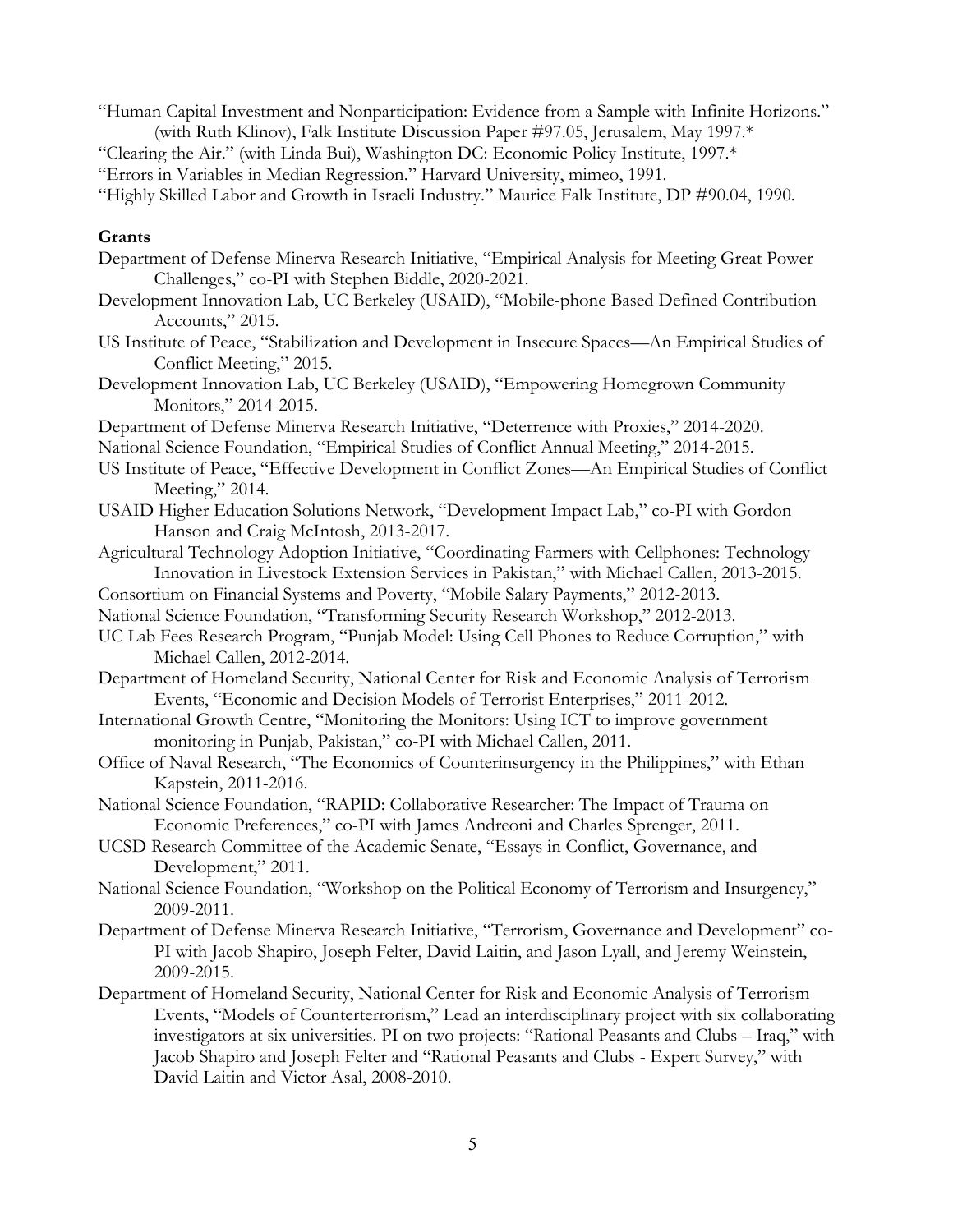- Ford Foundation, "US-China-Africa Conference on Aid and Development in Africa," with Susan Shirk, 2008.
- Embassies of Japan in Israel, "Palestine Movement and Access Report," 2008.
- Earhardt Foundation, "Social Science Research on Terrorism," conference grant 2007.
- Department of Homeland Security, "The Ecology of Terrorism," with David Laitin, 2007.
- National Science Foundation, "Religiosity and Fertility Decline Among European Catholics," with Laurence Iannaccone, 2005-2012.
- National Science Foundation, "Religious Radicals and Fertility, An Economic Approach," 2002. International Labor Organization, "Skill-Biased Technology Transfer and Globalization," 2002. World Bank "Is Skill-Biased Technological Change Here Yet?" 2001.
- Jerusalem Institute for Israel Studies, "An Economist's View of Ultra-Orthodox Jews," 1998. National Science Foundation, "Environmental Regulation and Productivity," with Linda Bui, 1998.
- Falk Institute, "Child Allowances and Labor Supply," 1998.
- Falk Institute, "Immigration and Fertility," 1997.
- Economic Policy Institute, "'Clearing the Air', Implications of Environmental Regulation for the Economy and the Environment, Evidence from the South Coast Air Basin," with Linda Bui, 1996.
- Sloan Industrial Technology and Productivity Project, "Environmental Regulation and Productivity," with Linda Bui, 1996.
- Canadian Employment Research Foundation, "Environmental Regulation and Labor Demand," with Linda Bui, 1995.
- National Science Foundation, "Environmental Regulation and Labor Demand," with Linda Bui, August 1995.

### **Professional Service**

- Co-Organizer, National Bureau of Economic Research Economics of National Security meeting, July 2015-present (biannually).
- Co-Organizer, Economics of National Security Association conference meeting at the Allied Social Science Association meetings, January 2015-present (annual).
- Journal Referee, *American Economic Review, American Political Science Review, Canadian Journal of Economics, Demography, Econometrica, Economic Development and Cultural Change, Economic Inquiry, Economic Journal, European Economic Review, Environmental and Natural Resource Economics, European Economic Review, Industrial and Labor Relations Review, International Economic Review, Israel Economic Quarterly, Journal for the Scientific Study of Religion, Journal of the American Statistical Association, Journal of Business and Economic Statistics, Journal of Development Economics, Journal of Economic Literature, Journal of Environmental Economics and Management, Journal of International Economics, Journal of the Japanese and International Economy, Journal of Labor Economics, Journal of Macroeconomics, Journal of Monetary Economics, Journal of Policy Analysis and Management, Journal of Politics, Journal of Political Economy, Journal of Productivity Analysis, Journal of Public Economics, Labour Economics, Political Science Quarterly, Population Economics, Quarterly Journal of Economics, RAND Journal of Economics, Resource and Energy Economics, Review of Economics and Statistics, Review of Economic Studies, Review of Income and Wealth, Scandinavian Journal of Economics, Social Science Quarterly, Sociology of Religion, World Bank Economic Review.*
- Granting Agency Referee, *Dept. of Homeland Security Center for Risk and Evaluation of Terrorist Events, Falk Institute, Israel Science Foundation, McArthur Foundation, National Science Foundation*, *Social Science Research Council, Templeton Foundation.*
- Associate Editor, *Journal of Productivity Analysis*, 2003-2010.
- Program Committee, *Society of Labor Economics*, 1999.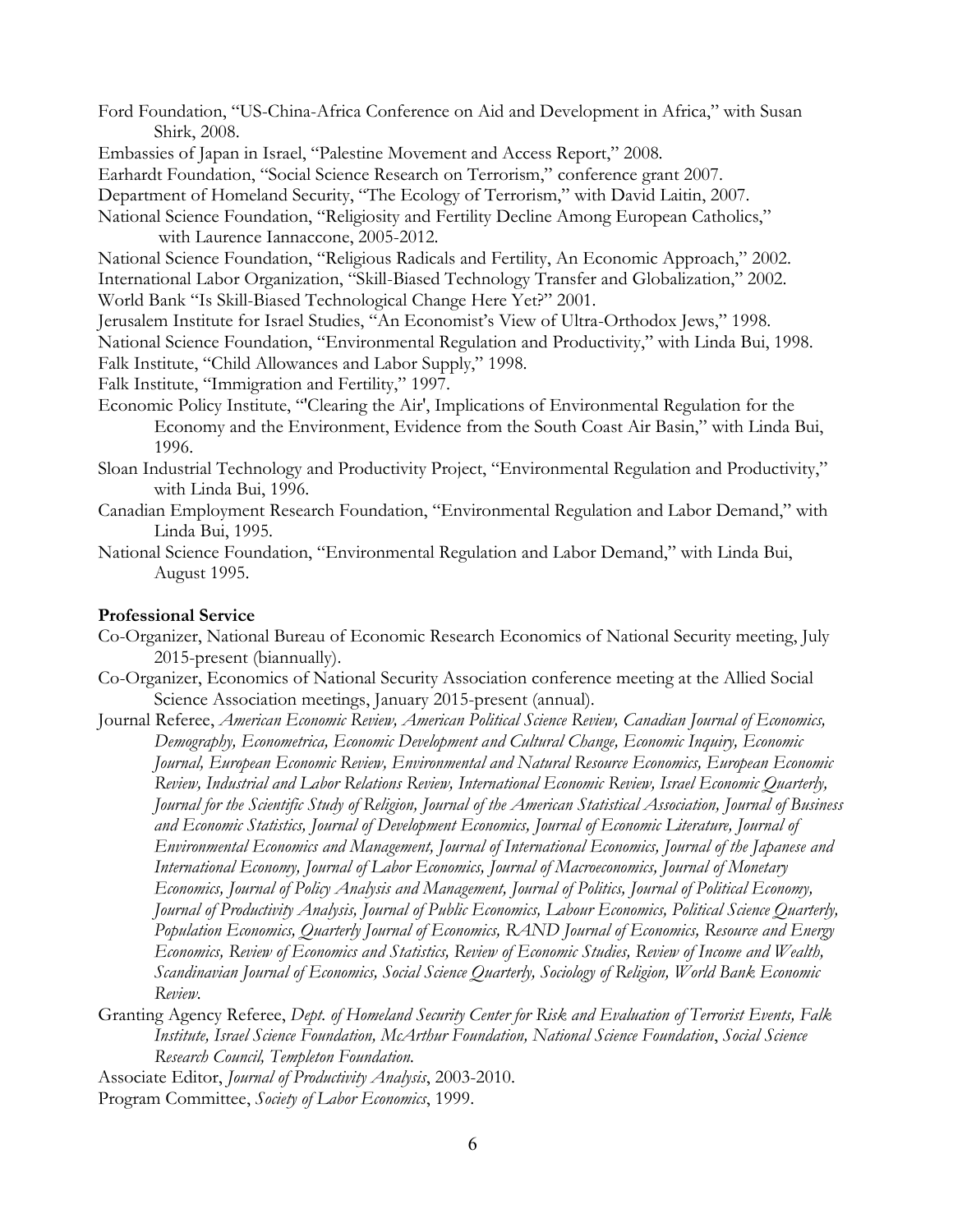- Coordinated the establishment of the *Griliches Prize in Empirical Economics* by the *Quarterly Journal of Economics* and the *Journal of Political Economy*, September 1999.
- Board Member, Boston Research Data Center Advisory Board, United States Bureau of the Census, 1996-1998.

### **UCSD Service**

Continuity of Research Task Force, 2020.

"The Middle East in the Global Pandemic and Depression," Osher Lifelong Learning Institute, UC San Diego Extension, June 14, 2020.

Multidisciplinary Research Working Group, 2014/15

- "Economic Activity and Violence: Evidence from the Philippines, Iraq, and Afghanistan." Osher Institute for Lifelong Learning. La Jolla, CA. June 2013.
- "Economic Development in Conflict Zones." UC San Diego Pat Ledden Memorial Faculty Luncheon. La Jolla. May 14, 2013.

Provost Search Committee, Sixth College, 2011.

- "Does Economic Development Reduce Conflict in Iraq? In Afghanistan? How?" UCSD Alumni Weekend: Inspiring Minds, La Jolla, CA. June 2011.
- "Radical, Religious and Violent: Economics, Terrorism and Insurgency." UCSD Supper Club, La Jolla, CA. May 2011.

"Radical, Religious and Violent". Osher Institute for Lifelong Learning, La Jolla, CA. October 2010.

Institute for International, Comparative, and Area Studies (IICAS) - UCSD, Advisory Committee, 2004-2007.

UCSD Middle East Studies Program, 2003-2007.

### **Workshops and Conferences Organized**

- Summer Institute 2020 Economics of National Security, the National Bureau of Economic Research, Virtual, July 20, 2020.
- Technology, Fragility and Development, Empirical Studies of Conflict Annual Virtual Meeting, May 28-29, 2020.
- Summer Institute 2019 Economics of National Security, the National Bureau of Economic Research, Cambridge, MA, July 22, 2019.
- Political Economy of Conflict Spaces, Empirical Studies of Conflict Annual Meeting, UC San Diego, May 9-10, 2019.
- Summer Institute 2018 Economics of National Security, the National Bureau of Economic Research, Cambridge, MA, July 23, 2018.
- Post-Conflict Stabilization: Lessons for a Post-ISIS Middle East, Empirical Studies of Conflict Annual Meeting, US Institute of Peace, May 10-11, 2018.
- Summer Institute 2017 Economics of National Security, the National Bureau of Economic Research, Cambridge, MA, July 24, 2017.
- Addressing Persistent Conflict, Empirical Studies of Conflict Annual Meeting, US Institute of Peace, May 18-19, 2017.
- Economics of National Security Meeting, the National Bureau of Economic Research, Cambridge, MA, March 6, 2017.
- Engaging Fragile States, Empirical Studies of Conflict Annual Meeting, US Institute of Peace, May 19- 20, 2016.
- Stabilization and Development in Insecure Spaces, an Empirical Studies of Conflict Workshop, US Institute of Peace, May 22-22, 2015.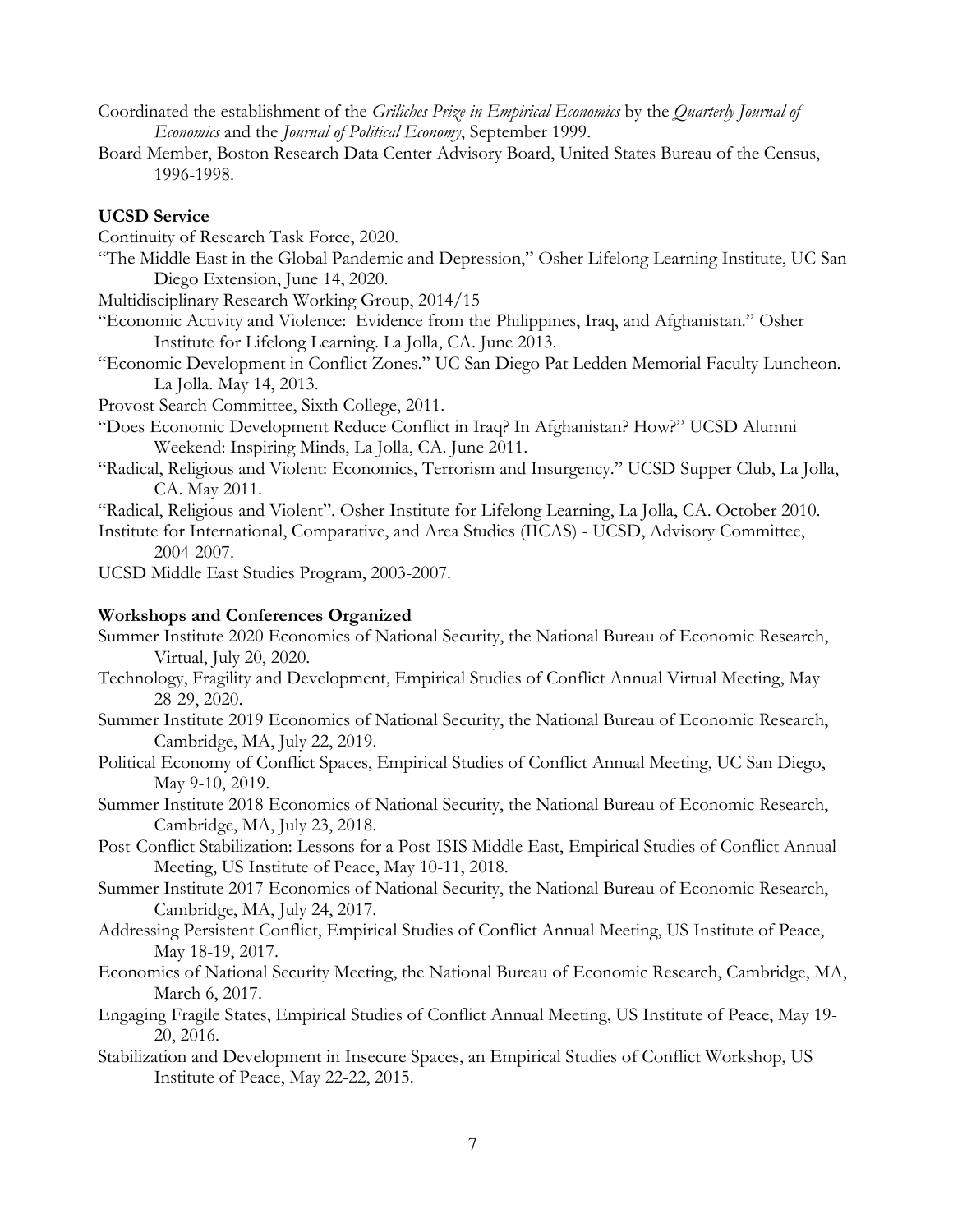- Effective Development in Conflict Zones, an Empirical Studies of Conflict Workshop, UC San Diego, May 29-30, 2014.
- Transforming Security Research Workshop (with Sir Lawrence Freedman), National Science Foundation, Arlington, VA, February 26-28, 2013.

Evaluating Mobile Innovations for Security and Accountability, UC San Diego, June 8-9, 2012.

Governance, Development, and Political Violence Workshop, UC San Diego, June 19-25, 2011.

Governance, Development, and Political Violence Workshop, UC San Diego, June 22-28, 2009. The Political Economy of Terrorism and Insurgency, UC San Diego, June 26-28, 2009.

Responses to Political Violence and the Growth of Anti-Americanism, Stanford University, Palo Alto, CA, May 21-23, 2008.

Terrorist Organizations: Social Science Research on Terrorism, UC San Diego, May 5-7, 2007.

# **Recent Invited Presentations**

- "Deterrence with Proxies National Defense Strategy Webinar VI: Cross-Domain Engagement," 2020 Minerva Program Review and the Next National Defense Strategy Virtual Series, October, 29, 2020.
- "The Middle East in the Global Pandemic and Depression," Osher Lifelong Learning Institute, UC San Diego Extension, June 14, 2020.
- "Political Economy of Conflict," Western Economic Association International Virtual 95<sup>th</sup> Annual Conference, June 26-30, 2020.
- "Proxy Dynamics" ONR Minerva Program Review, Virtual, June 24, 2020.
- "Preventing Extremism in Fragile States Discussion," Canyon Crest Academy, April 29, 2020.
- "Proxy Wars," October 25, 2019, 14th Defence and Security Economics Security Workshop, Carleton University, Ottawa, Canada.
- "Deterrence with Proxies" Minerva Meeting and Program Review, Washington, DC, September 18, 2019.
- "Defense Economics," Western Economic Association International 94<sup>th</sup> Annual Conference, San Francisco, CA, June 28-July 2, 2019.
- "Proxy Dynamics" ONR Minerva Program Review, Arlington, VA, June 18, 2019.
- "Deterrence with Proxies," Canadian Economics Association, Banff, Canada, May 31-June 2, 2019.
- "Development, Fragility, Conflict: Evidence from a Decade of Research," RAND/Pardee School of Public Policy, Santa Monica, CA, May 28, 2019.
- DoD Future Directions Workshop on Social Science, Arlington, VA, April 11-12, 2019.
- "Cost Effective International Deployments: Evidence from a Decade of Research," Royal Military College of Canada MPA-CIDP, Queen's University, Kingston, Canada, April 9, 2019.
- "Proxy Wars: Suppressing Violence through Local Agents," University of South Florida, Tampa, FL, April 5, 2019.
- "Cost-Effective International Deployments: Lessons from a Decade of Research," U.S. Army War College International Fellows Lectures and Panel Discussion, UC San Diego, February 22, 2019.
- 2019 Allied Social Science Associations Conference, American Economic Association, Atlanta, GA, January 4-6, 2019.
- "Nuclear Terrorism", Workshop on How Threatened is the World by Nuclear Catastrophe?, Organized by the University of California Institute on Global Conflict and Cooperation and Its Project on Global Catastrophic Risk, California State Capitol, Sacramento, CA, November 27, 2018.
- "Small Wars, Big Data: The Information Revolution in Modern Conflict" (with Jacob Shapiro), CISAC Research Seminar Series, Stanford University, November 1, 2018.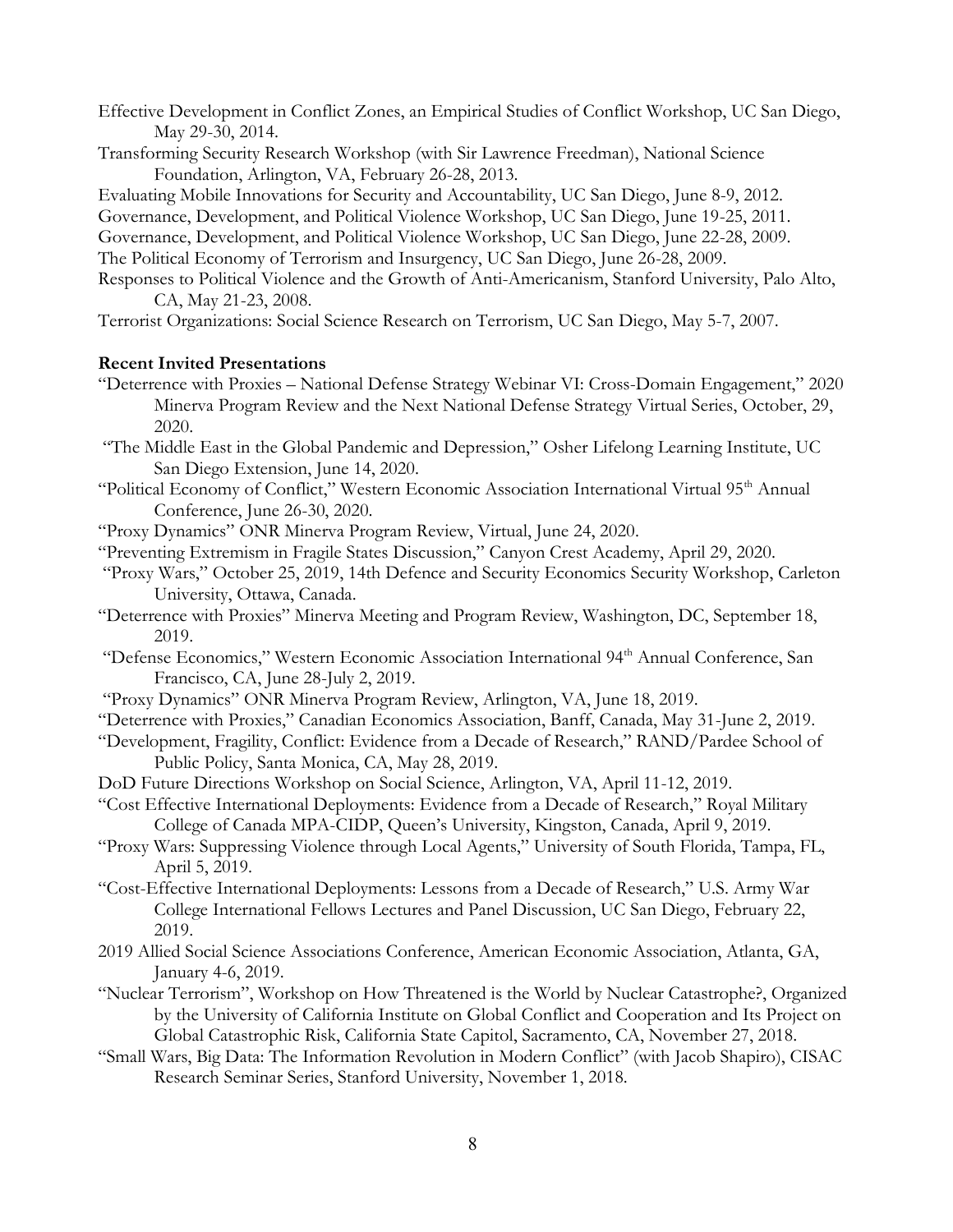- "Deterrence with Proxies," 12<sup>th</sup> Defence and Security Economics Workshop, Carleton University, Ottawa, Canada, October 25-26, 2018.
- "Proxy Wars" (with David Lake), Princeton University, October 15, 2018.
- "Deterrence with Proxies" Minerva Meeting and Program Review, Washington, DC, September 26, 2018.
- "Managing Modern Conflict: A Discussion of Small Wars, Big Data, and Proxy Wars" (with David Lake and Jacob Shapiro), American Political Science Association, Boston, MA, September 1, 2018.
- "Proxy Dynamics" ONR Minerva Program Review, Arlington, VA, June 22, 2018.
- "Proxy Wars" (with David Lake), 6th Annual Workshop on the "Political Economy of Development and Conflict," Universitat Pompeu Fabra, Barcelona, Spain, May 18, 2018.
- "Panel Discussion with Minerva Grantees," Second Meeting of the Committee on Assessing the Minerva Research Initiative and the Contribution of Social Science to Addressing Security Concerns, The National Academies of Sciences, Engineering, and Medicine, Webconference, April 12, 2018.
- "Economics of National Security," discussant, Allied Social Science Associations (ASSA), American Economic Association, Philadelphia, PA, January 6, 2018.
- "Deterrence with Proxies," 12<sup>th</sup> Defence and Security Economics Workshop, Carleton University, Ottawa, Canada, November 3, 2017.
- "Community Monitors vs. Leakage: Experimental Evidence from Afghanistan," RAND Corporation, Santa Monica, CA, September 25, 2017.
- Department of Economics Seminar Series, University of Colorado Boulder, September 8, 2017.
- "Economic Roots of Conflict? Three Empirical Insights," Discussion on the Economic Roots of Conflict, International Monetary Fund, Washington, DC, June 21, 2017.
- "Proxy Dynamics" ONR Minerva Program Review, Arlington, VA, June 20, 2017.
- "Terrorism, Insurgency and Civil Wars," UC Workshop on National Security through Social Sciences, UC Irvine, May 8, 2017.
- "Empirical Studies of Conflict: Implications for ISIS and Syria," San Diego Rotary Club, San Diego, CA, April 6, 2017.
- "Empirical Studies of Conflict: Implications for Syria," World Bank's Middle East North Africa Chief Economist Seminar, Washington, DC, September 21, 2016.
- "Community monitors vs. leakage: Experimental evidence from Afghanistan," Hebrew University Department of Economics Seminar, Jerusalem, June 3, 2015.
- "Expanding Governance as Development: Evidence on Child Nutrition in the Philippines," Empirical Studies of Conflict Annual Meeting, Washington, DC, May 21, 2015.
- "Development and Conflict: Governance in Risky Places," Annual Meeting on the Economics of Risky Behaviors, Izmir, Turkey, May 15, 2015.
- "Lessons from a Decade of War What Worked and What Didn't in Iraq and Afghanistan," Congressional Senior Staff roundtable series, Washington, DC, April 17, 2015.
- "Confronting ISIS" for UCSD alumni, admitted students, and donors, UC Washington Center, Washington, DC, April 16, 2015.
- "Community Monitors vs. Leakage: Experimental Evidence from Afghanistan," Pacific Conference for Development Economics, La Jolla, CA, March 21, 2015.
- "Expanding Governance as Development: Evidence on Child Nutrition in the Philippines," Pacific Conference for Development Economics, La Jolla, CA, March 21, 2015.
- "Expanding Governance as Development: Evidence on Child Nutrition in the Philippines," American Economic Association, Boston, MA, January 4, 2015.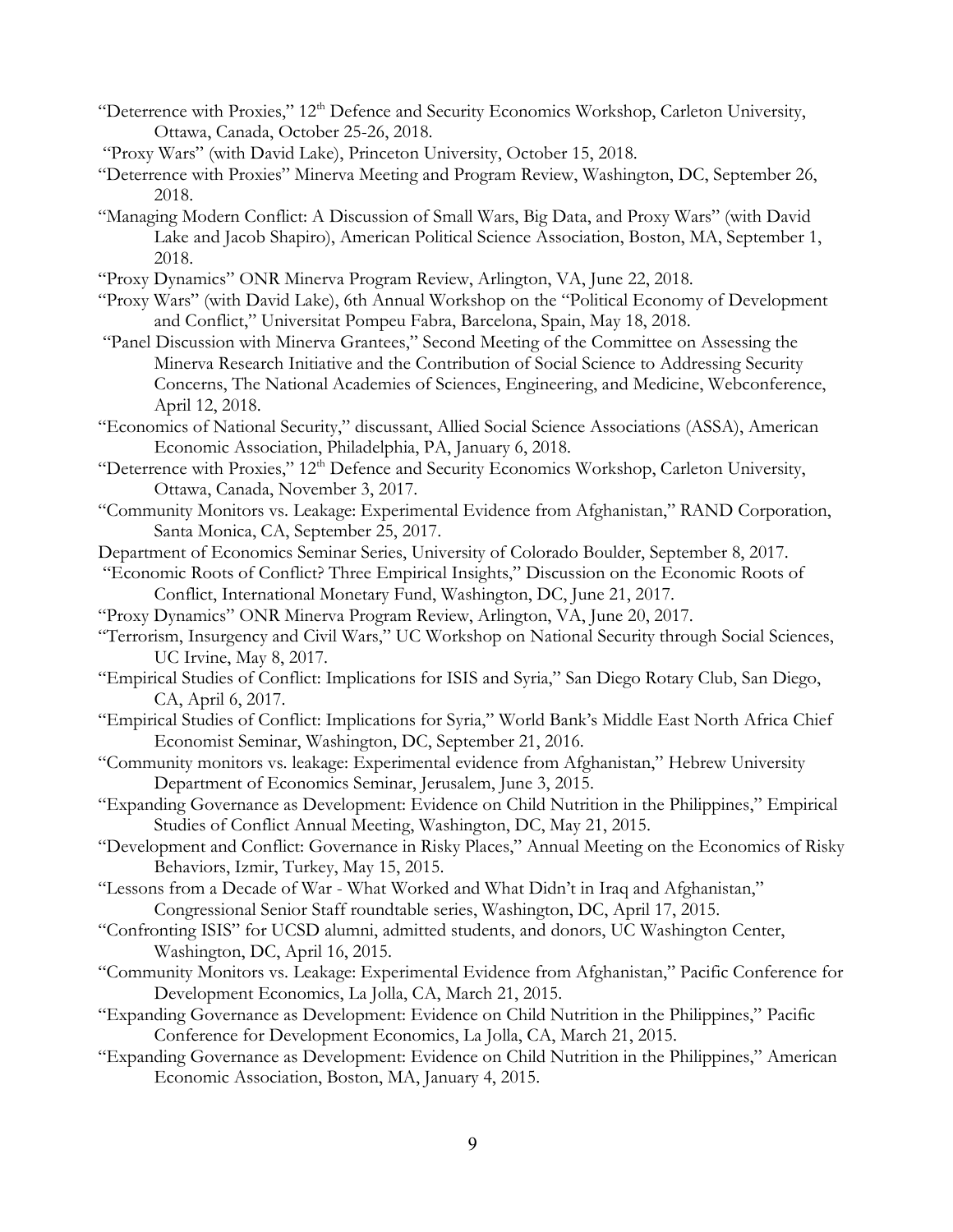- "Predation, Taxation, Investment and Conflict: International Evidence" International Agricultural Trade Research Consortium (IATRC), lunch keynote, San Diego, CA, December 7, 2014.
- "Predation, Taxation, Investment, and Violence: Evidence from the Philippines," Georgia Tech, October 24, 2014.
- "Predation, Taxation, Investment, and Violence: Evidence from the Philippines," University of Washington, October 13, 2014.
- "Modest, Secure and Informed," US Agency for International Development, September 30, 2014.
- "Deterrence with Proxies," briefing for U.S. Security Coordinator for Israel and the Palestinian Authority, USSC Mission Review (via teleconference), July 9, 2014.
- "Religion and Conflict," Workshop on Economics & Religions, University of Toulouse, France, June 6, 2014.
- "Election Fairness and Government Legitimacy in Afghanistan," Economic Workshop at IDC Herzliya, Israel. June 2, 2014.
- "Modest, Secure and Informed: Successful Development in Conflict Zones," Defense and Security Economics Workshop, Carleton University, Ottawa, Canada, November 8, 2013.
- "Do Fair Elections Enhance Government Legitimacy? Experimental Evidence from Afghanistan" University of Toronto Department of Economics. November 7, 2013.
- "Development and Conflict Research", Center for Behavior, Evolution, and Culture Series, UCLA, October 21, 2013.
- "Conflict and Development Strategy" Workshop Panelist, Texas A&M and USAID Higher Education Solutions Conference, Washington, DC, April 24, 2013.
- "Modest, Secure and Informed: Successful Development in Conflict Zones", Program on Order, Conflict, and Violence, Yale University, April 23, 2013.
- "Religion, Terrorism, Governance and Violence", Association for the Study of Religion, Economics, and Culture, Washington, DC, April 13, 2013.
- "Religion, Terrorism, Governance and Violence", Conference on Political Economy of the Muslim World, *Association for Analytical Learning about Islam and Muslim Societies*, Rice University, April 6, 2013.
- "Economics of Insurgencies" (with Jacob Shapiro), Joint Staff Pakistan Afghanistan Coordination Cell, Pentagon, February 26, 2013.
- "Economics of Insurgencies" (with Jacob Shapiro), USAID, Washington, DC, February 26, 2013.
- "Predation, Economic Activity and Violence: Evidence from the Philippines," International Food Policy Research Institute, Addis Ababa, Ethiopia, November 8, 2012.
- "Predation, Economic Activity and Violence: Evidence from the Philippines," Ethiopian Development Research Institute, Addis Ababa, Ethiopia, November 1, 2012.
- "Predation, Economic Activity and Violence: Evidence from the Philippines," LUISS University, Rome, Italy, October 11, 2012.
- "Predation, Economic Activity and Violence: Evidence from the Philippines," Einaudi Institute for Economics and Finance, Rome, Italy, October 10, 2012.
- "Predation, Economic Activity and Violence: Evidence from the Philippines," Department for International Development, London, October 3, 2012.
- "Predation, Economic Activity and Violence: Evidence from the Philippines," University of Warwick, October 2, 2012
- "Peace and Development Operations Information Briefing," for Philippines Armed Forces Peace and Development Center, Manila, Philippines, August 30, 2012.
- "Predation, Economic Activity and Violence: Evidence from the Philippines," Applied Human Factors and Ergonomics Conference, San Francisco, July 24, 2012.